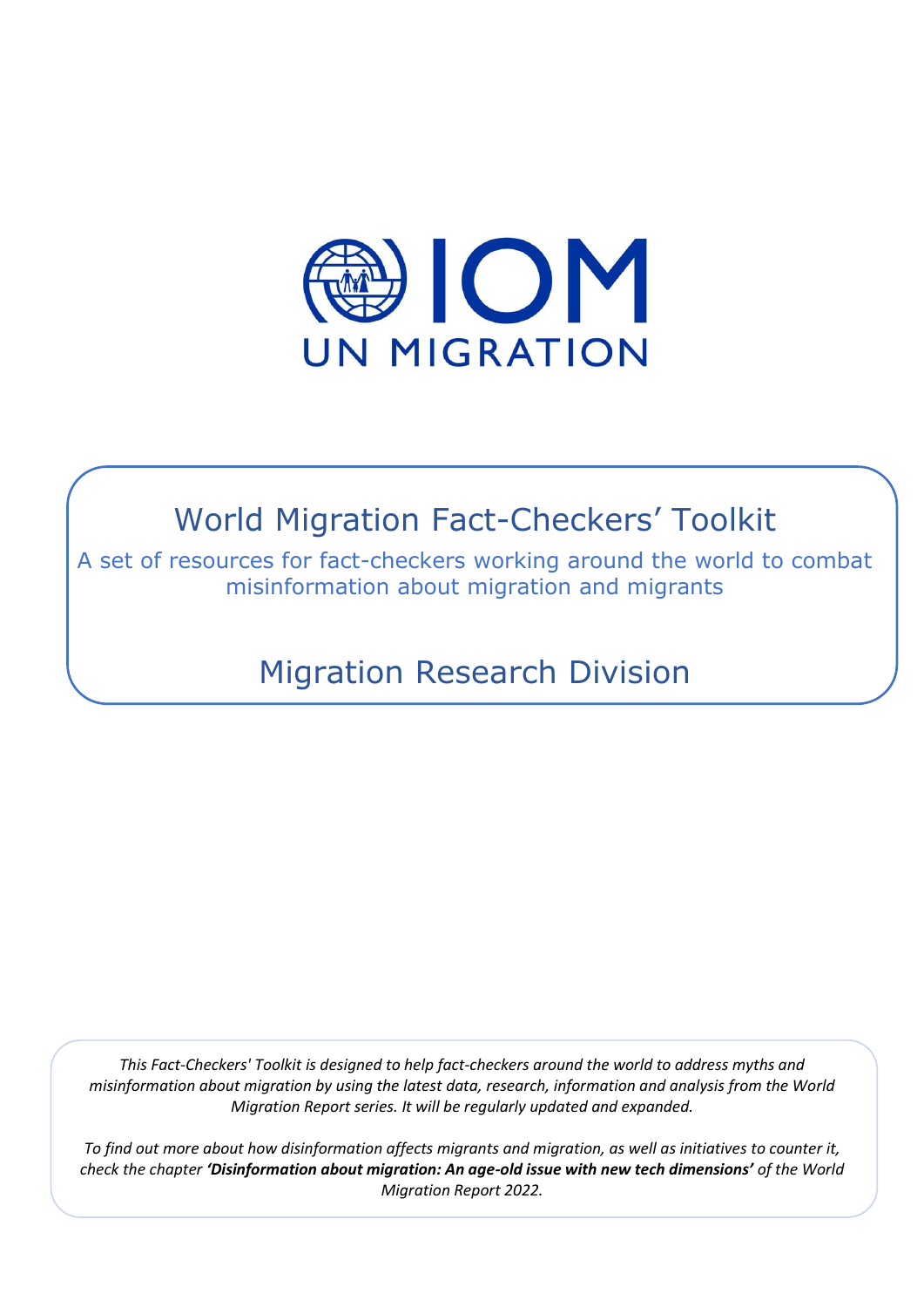#### **Has migration been growing out of control over recent years?**

**FACT**: In mid-2020 there were estimated to be 281 million international migrants in the world. This equates to 3.6% of the global population. The vast majority of people (96.5%) live in the countries in which they were born.

**FACT**: Over the past 50 years the number of international migrants as a proportion of the global population has remained relatively stable, increasing from 2.3% in 1970 to 3.6% in 2020.

**FACT**: While its full impact remains difficult to assess, it is estimated that the COVID-19 pandemic may have reduced the expected growth in the total population of international migrants by 2 million in 2020.

| Year | Number of international migrants | Migrants as a % of the world's population |
|------|----------------------------------|-------------------------------------------|
| 1970 | 84 460 125                       | 2.3                                       |
| 1975 | 90 368 010                       | 2.2                                       |
| 1980 | 101 983 149                      | 2.3                                       |
| 1985 | 113 206 691                      | 2.3                                       |
| 1990 | 152 986 157                      | 2.9                                       |
| 1995 | 161 289 976                      | 2.8                                       |
| 2000 | 173 230 585                      | 2.8                                       |
| 2005 | 191 446 828                      | 2.9                                       |
| 2010 | 220 983 187                      | 3.2                                       |
| 2015 | 247 958 644                      | 3.4                                       |
| 2020 | 280 598 105                      | 3.6                                       |

Table 1. International migrants, 1970-2020

urce: UN DESA, 2008: UN DESA, 2021a

Note: The number of entities (such as States, territories and administrative regions) for which data were made available in the UN DESA International Migrant Stock 2020 was 232. In 1970, the number of entities was 135.

For more information on the global population of international migrants, consult chapter 2, **Migration and Migrants: A Global Overview** of the **World Migration Report 2022**. To interact with different global data on migration, consult the **World Migration Report Interactive**

#### **Shouldn't all migrants, including refugees, wait their turn in the queue instead of coming here without a visa?**



**FACT**: Some nationality groups are much less likely to have access to visas. In fact, access to regular migration options is in some ways related to the "lottery of birth": an individual's ability to enter a country with relative ease is in many respects determined by the relative power of their national passport, which is often connected to country's status and relations within the international community.

**FACT**: Nationals from countries with very high levels of human development can travel visa free to most countries around the world. However, those born in 'fragile states' are impacted more by mobility restrictions, and irregular pathways are likely to be the most realistic (if not the only) option open to them.

**FACT**: On many occasions, migrants do queue. This is reflected in the long waiting times for resettlement, the processing times for decisions on international protection claims, and lengthy processes for family reunification.

To learn more about the 'lottery of birth' read chapter **Understanding Migration Journeys from Migrants' Perspectives i**n the **[World Migration Report 2018.](https://publications.iom.int/books/world-migration-report-2018)** To find out what the data tells us about who migrates and where do they go read chapter **Migration as a Stepladder of Opportunity: What does the Global Data Actually Show in** the **World Migration Report 2022.** To interact with the data, consult the **World Migration Report Interactive.**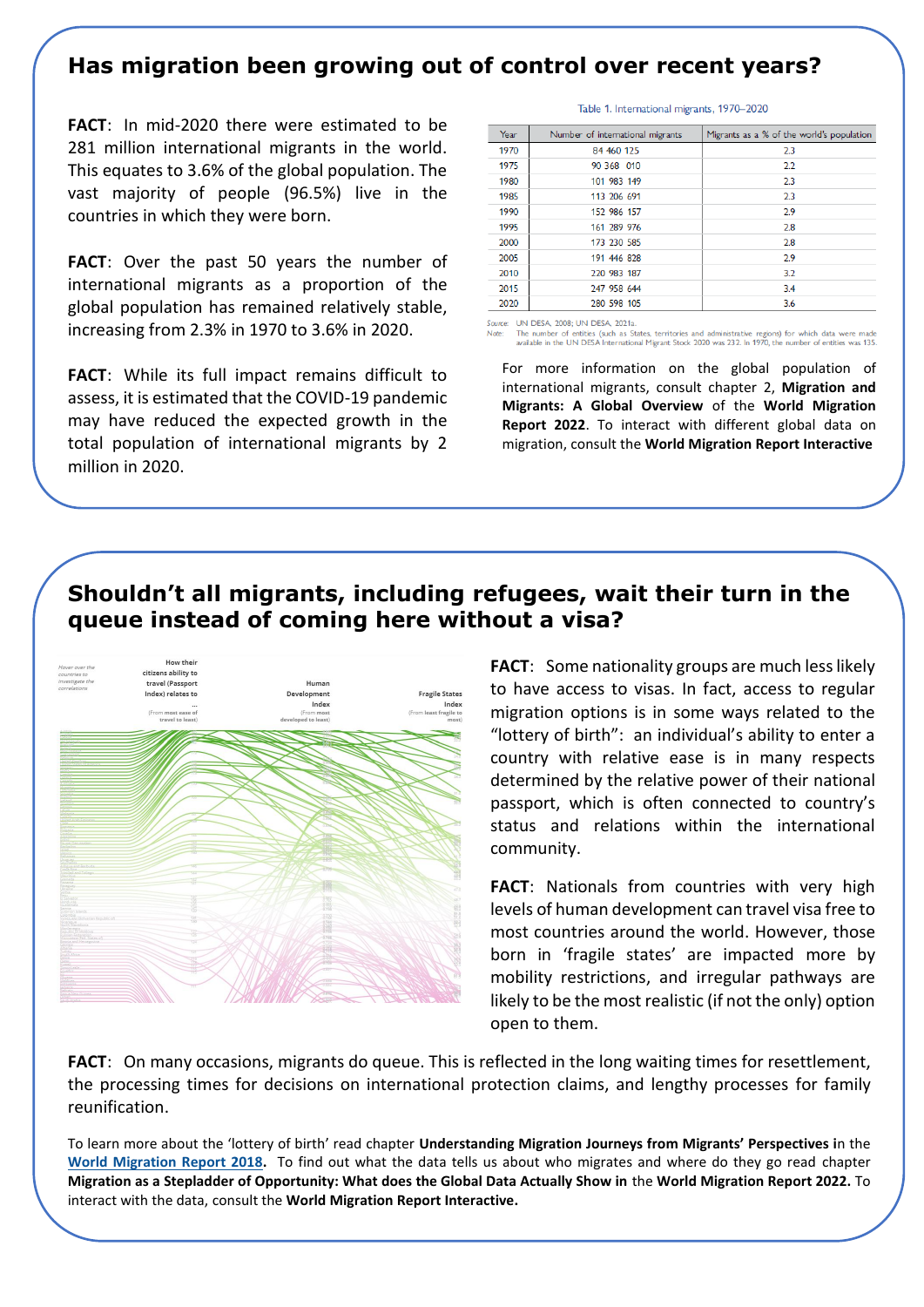# **Why do all refugees come to Europe and North America?**

**FACT**: Most people affected by displacement, either because of violence and conflict or due to disasters, do not cross the boundaries of their own countries. In 2020, the global stock of internally displaced persons exceeded 55 million.

**FACT**: Most refugees live in neighboring countries. For example, the largest numbers of Syrian refugees can be found in Turkey and Lebanon, and the largest numbers of Afghan refugees can be found in Pakistan and Iran.

**FACT**: The top 5 refugee-hosting countries in the world are, in descending order: Turkey, Pakistan, Uganda, Germany and Sudan. More than half of the world's refugees reside in just 10 countries and 27% of them reside in least developed countries.

To learn more about internal displacement as well as the global and regional populations of refugees you can consult the chapters **Migration and Migrants: A Global Overview** and **Migrations and Migrants: Regional Dimensions and Developments** in the **World Migration Report 2022.** To find out more about migration corridors, check the **World Migration Report Interactive.**

## **Are migrants a burden to countries of destination?**

**FACT**: It is estimated that nearly two-thirds of international migrants are migrant workers, contributing to the economies and societies where they live.

**FACT**: In 2015 alone, it is estimated that migrants contributed over 9 per cent (or USD 6.7 trillion) to global GDP. For example, it is estimated that between 1990 and 2014, migrants added GBP 175 billion and GBP 155

billion to the GDP of the United Kingdom and Germany, respectively.

**FACT**: Available data reveal that international remittances reached USD 702 billion in 2020 (up from USD 128 billion in 2000). Remittances to low- and middle-income countries already outstrip both ODA and FDI, significantly contributing to poverty alleviation and development.





For more information of migrants' contributions consult the chapter **[Reflections on Migrants' Contributions in an Era of](https://publications.iom.int/books/world-migration-report-2020-chapter-5)  [Increasing Disruption and Disinformation](https://publications.iom.int/books/world-migration-report-2020-chapter-5)** in the **[World Migration Report 2020](https://publications.iom.int/books/world-migration-report-2020)**; for more information on international remittances flows consult the chapter **Migration and Migrants: A Global Overview** of the **World Migration Report 2022.**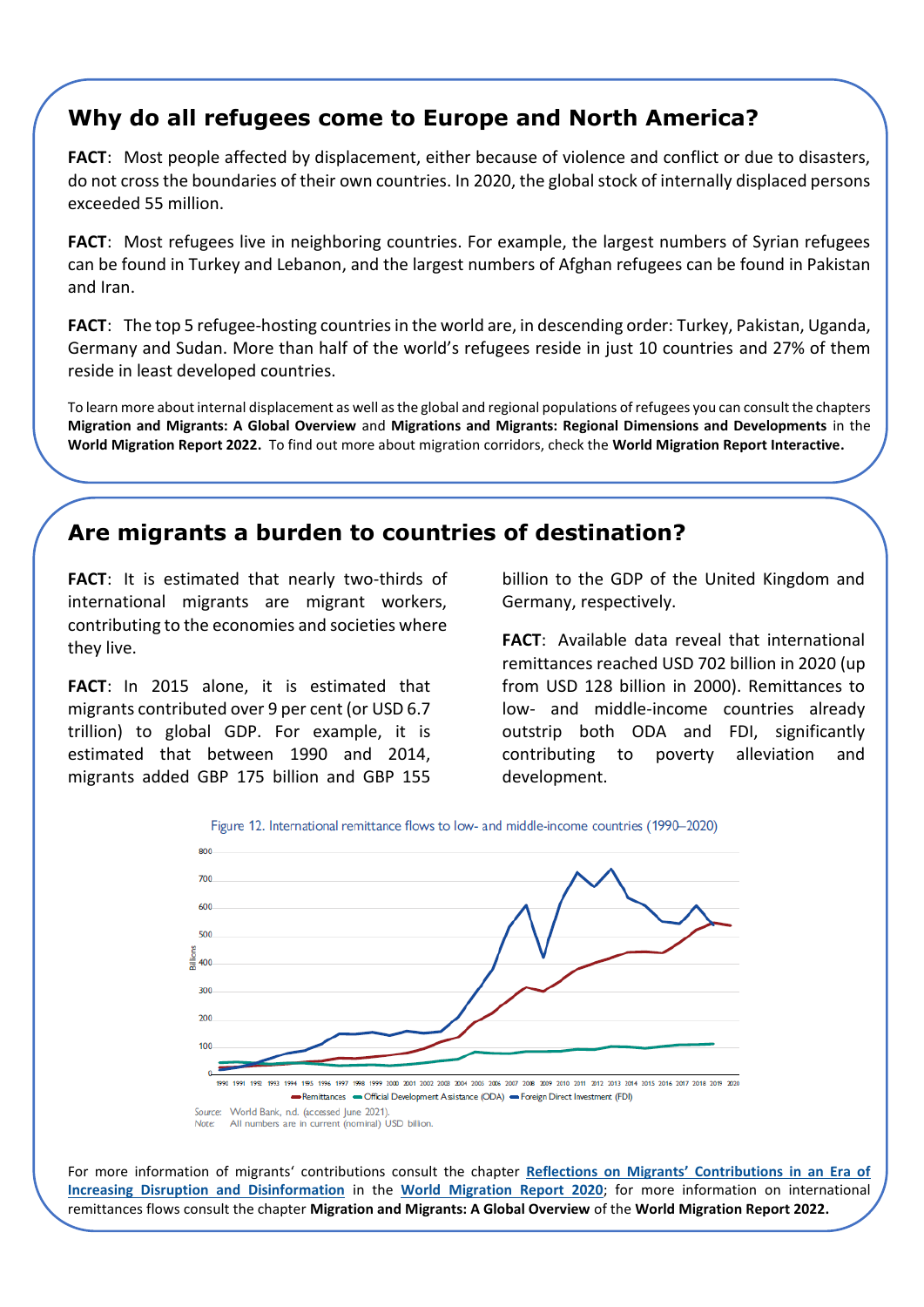## **Do migrant steal jobs from locals?**

**FACT**: Although migrants are represented across all skill levels, many among them work in the so-called 3D jobs (dirty, dangerous, and demanding) such as in construction, domestic work, or hospitality. These jobs tend to be the least favored by the native-born.

**FACT**: Many countries of destination rely on international migrants to address labor market shortages. The COVID-19 pandemic has shed a light on the essential roles that migrant workers have long played in the functioning of society, including in critical sectors such as healthcare and the food industry.

**FACT**: Migrants provide a source of economic dynamism globally, and are overrepresented in innovation and patents, arts and sciences awards, start-ups, and successful companies.

For more information on migrants' contributions, consult the chapter **[Reflections on Migrants' Contributions in an Era](https://publications.iom.int/books/world-migration-report-2020-chapter-5) of [Increasing Disruption and Disinformation](https://publications.iom.int/books/world-migration-report-2020-chapter-5)** in the **[World Migration Report 2020.](https://publications.iom.int/books/world-migration-report-2020)** To learn more about the role migrants played during the COVID-19 pandemic, read the chapter **The Great Disrupter: COVID-19's impact on migration, mobility and migrants globally** in the **World Migration Report 2022.**

#### **Do migrants bring diseases and put pressure on the healthcare systems of destination countries?**

**FACT**: Migrants are not automatically vulnerable to poor health outcomes. It is the conditions associated with different phases of the migration journey (pre-migration, transit, arrival, and return) that may negatively or positively affect their health.

**FACT**: Migrants are over-represented among workers in the healthcare sector, from care workers to nurses, from doctors to medical researchers. During the COVID-19 pandemic the contributions of migrants to the health systems in their countries of destination was often highlighted and acknowledged.

**FACT**: People who migrate voluntarily are often healthier than those who stay behind and may display what is known as the "Healthy Migrant Effect".

If you want to learn more about migration and health read the **[Migration and health: Current issues, governance and knowledge](https://publications.iom.int/books/world-migration-report-2020-chapter-7)  [gaps](https://publications.iom.int/books/world-migration-report-2020-chapter-7)** in the **[World Migration Report 2020](https://publications.iom.int/books/world-migration-report-2020)**. To learn more about the role migrants played during the COVID-19 pandemic, read the chapter **The Great Disrupter: COVID-19's impact on migration, mobility and migrants globally** in the **World Migration Report 2022**.